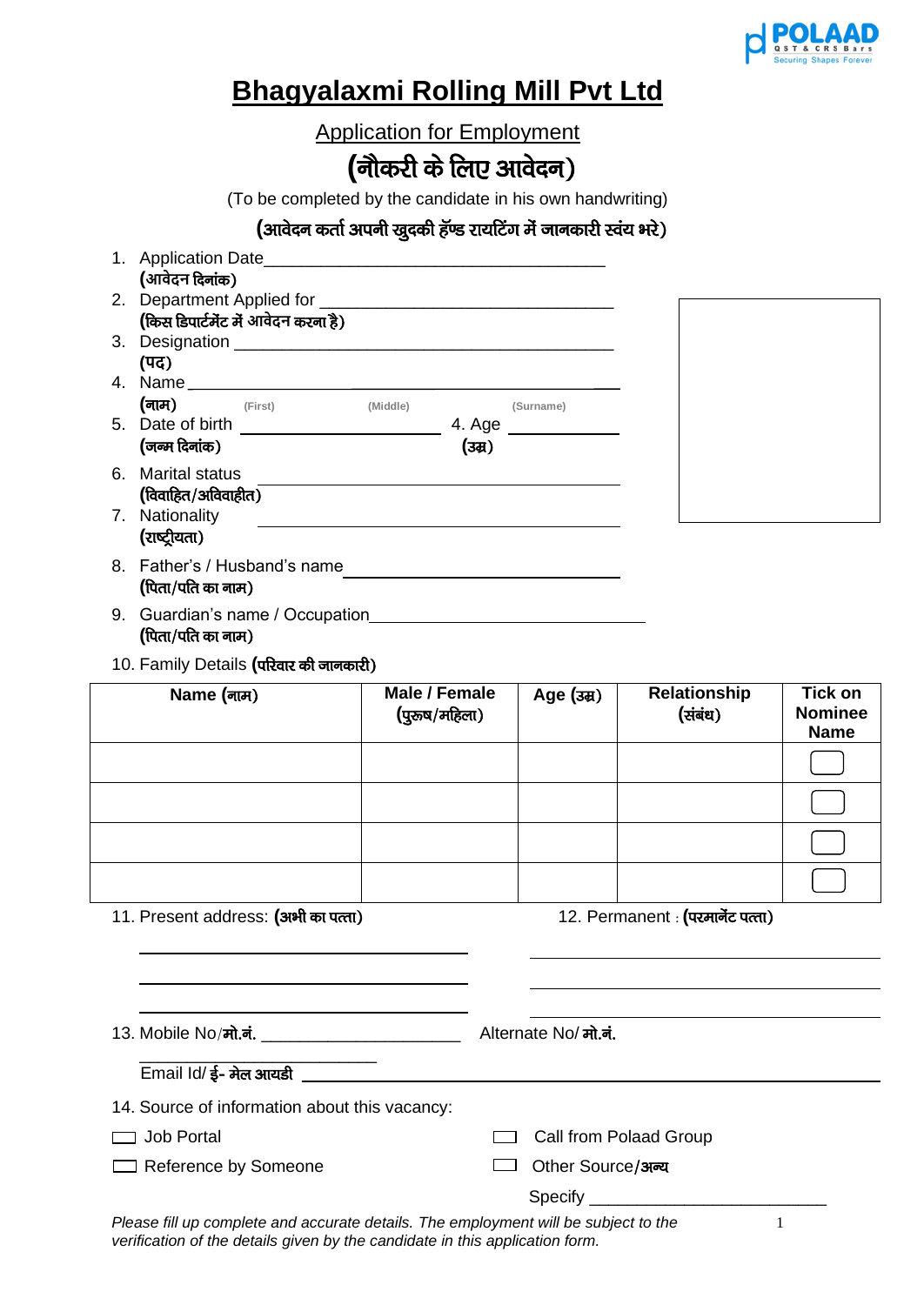

**Health:**

- 15. Physical disability (If any) **(**शारीरिक अपंगता)
- 16. Any major illness, operation or accident (Give details) *(कोई बिमारी/ऑपरेशन या एक्सीडेंट)*
- 17. Ever interviewed by us before for any position (Give details) **(इससे पहले यहाँ पर साक्षात्कार के लिए आये क्या )**
- 18. State your interest / hobbies / sports etc, if any including distinction achieved (आपकी रूची/छंद/स्पोर्टस इत्यादी में कोई हो तो कोई डिस्टीक्शन प्राप्त की हो तो जानकारी दे)
- 19. Particulars of membership / position of authority in professional / cultural organization (कल्चरल ऑर्गनायझेशन में मेंबरशिप/पोजिशन)
- 20. Languages known: (भाषाओं की जानकारी)

| Language          | <b>Speak</b> | Read | <b>Write</b> | <b>Understand</b> |
|-------------------|--------------|------|--------------|-------------------|
| English (इंग्लिश) |              |      |              |                   |
| Hindi (हिन्दी)    |              |      |              |                   |
| Marathi (मराठी)   |              |      |              |                   |
|                   |              |      |              |                   |

21. Details of Educational / Technical qualifications (Matriculation onwards) *(शिक्षण/टेक्*नीकल उपलब्धी/दसवी के बाद)

| <b>Exam Passed</b><br>(परीक्षा पास) | Year<br>(सन) | <b>College / Institute</b><br><b>Name</b> | Board /<br><b>University</b> | <b>Specialization</b> | <b>Class</b><br>or<br>% of Marks<br>(मार्क) |
|-------------------------------------|--------------|-------------------------------------------|------------------------------|-----------------------|---------------------------------------------|
|                                     |              |                                           |                              |                       |                                             |
|                                     |              |                                           |                              |                       |                                             |
|                                     |              |                                           |                              |                       |                                             |
|                                     |              |                                           |                              |                       |                                             |

22. Details of any distinction achieved in studies (पढाई में कोई मेरिट या डिस्टीक्शन प्राप्त किया हो तो जानकारी दे)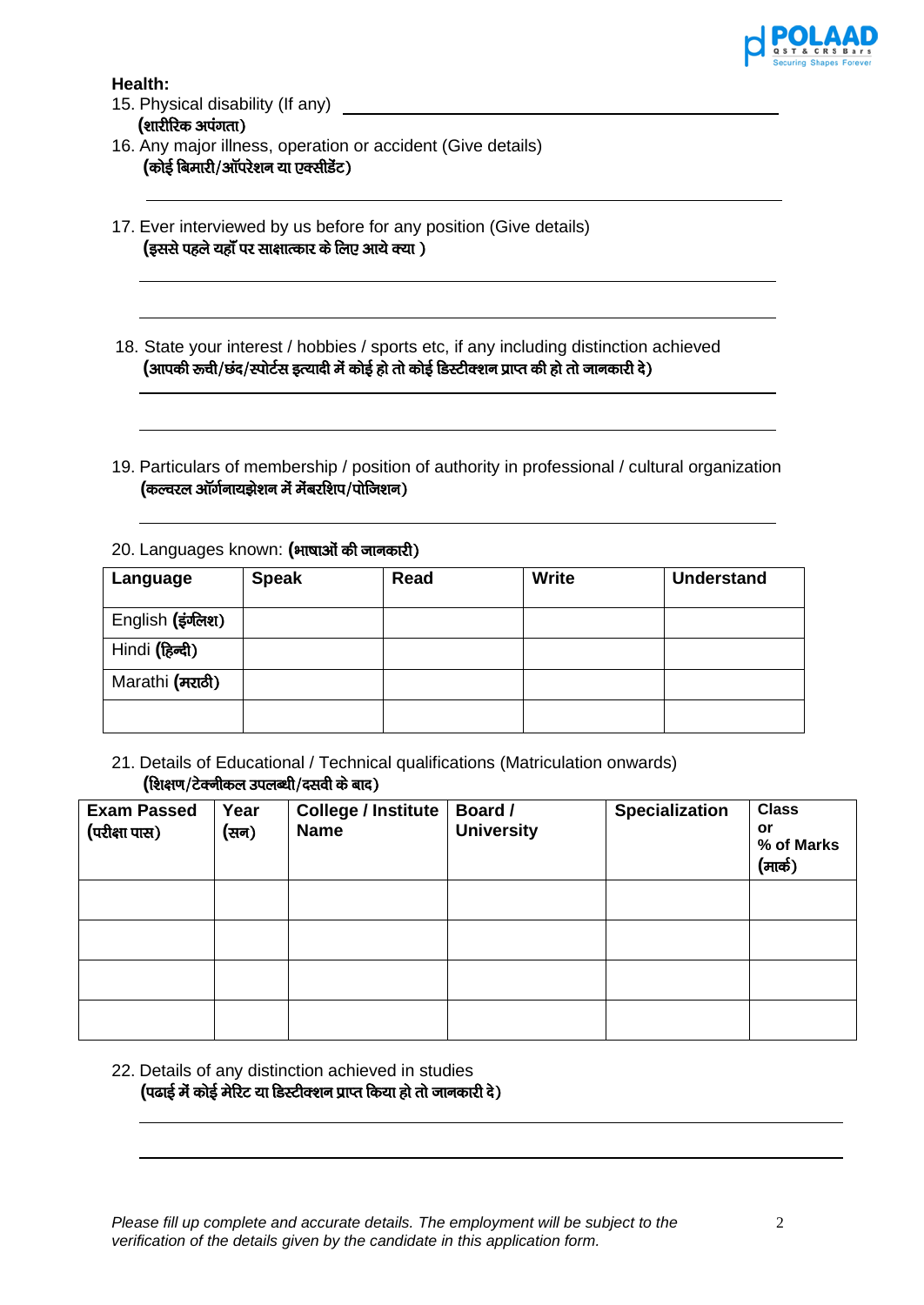

24. In case of Typing / Computer Operator / Stenographers, state speed in typewriting and shorthand with perfect accuracy of transcription (टंकलेखन/कम्प्यूटर ऑपरेटर/स्टेनो ग्राफर हो तो उस की जानकारी दें)

## 25. Give details of previous Employment (पहले के नौकरी संबंध जानकारी दे)

| Name & Address of<br><b>Employer</b> | <b>Designation</b><br>(पद) | Period (समय)<br>(Month-Year) |               | <b>Salary Drawn</b><br>(पगार) | <b>Reason For</b><br><b>Leaving</b> |  |
|--------------------------------------|----------------------------|------------------------------|---------------|-------------------------------|-------------------------------------|--|
| (मालक का नाम)                        |                            | From<br>(कब से)              | To<br>(कब तक) | (Monthly/CTC)                 | (छोड ने का कारण)                    |  |
|                                      |                            |                              |               |                               |                                     |  |
|                                      |                            |                              |               |                               |                                     |  |
|                                      |                            |                              |               |                               |                                     |  |
|                                      |                            |                              |               |                               |                                     |  |
|                                      |                            |                              |               |                               |                                     |  |
|                                      |                            |                              |               |                               |                                     |  |
|                                      |                            |                              |               |                               |                                     |  |
|                                      |                            |                              |               |                               |                                     |  |

26. Space for additional information about your suitability for this post **(इस पद के लिए आपकी उपयोगिता संबंधित जानकारी)** 

- 27. Whether you know driving Car / Scooter / Motorcycle? If so, your driving licence No:  $($ क्या आप कार/स्कूटर/मोटार सायकल चलाना जानते है/है तो ड्रायर्व्हींग लायसन्स नं की जानकारी दे)
- 28. Have you ever been convicted by any Court of Law (Give details) **(**क्या आप कभी न्यायालय से दंडित हुए है तो उस की जानकारी दे)